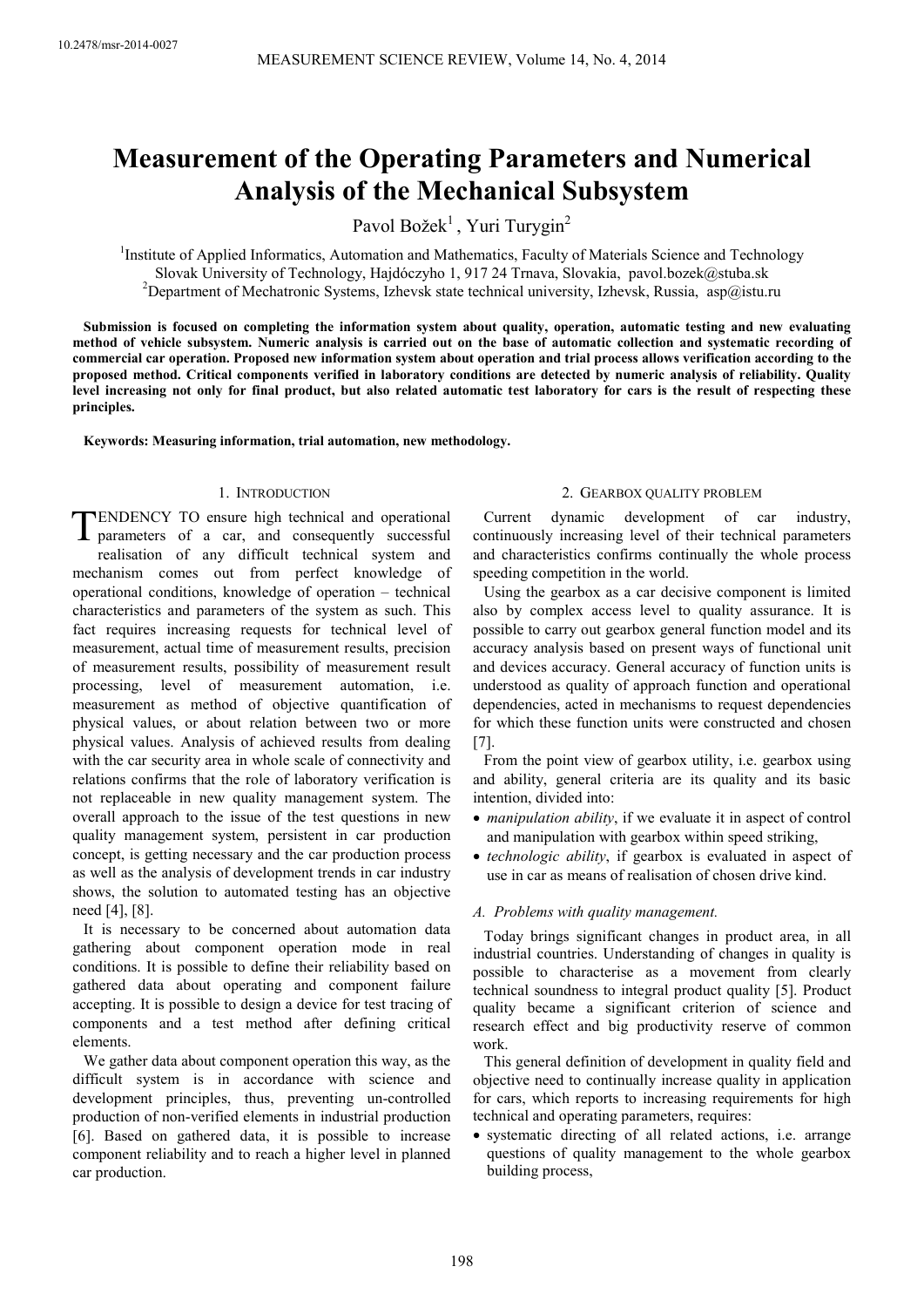- complex evaluation of quality, which requires the use of quantitative evaluation,
- identification of quality, i.e. to evaluate the achieved quality level, which has basic importance to control the whole creating process and gearbox innovation process,
- comparison of objective gearbox parameters with comparable world level types directly by measuring chosen parameters, or indirectly by data from progressive technical information.

Quality management is perceived as complex, if it is expanded to all fields, which can influence the final gearbox quality, including user's operation. This system, which dominates today in all industrial countries, creates conditions in flow pre-production, production and after production activities by using objective methods for applied testing [2].

## *B. Analysis of reliability influence to profitability and economic effect.*

Before analysis of gearbox reliability influence to economic effect, it is important to realise basic ideas of reliability theory and to check relation of coefficients quantitative reliability to economic coefficient and efficiency coefficient. Related basic ideas:

*Quality* of product is the summary of properties, expressing ability to fulfil functions, to which it is dedicated. We take into account also product economic coefficients, its outfit by accessories, spare parts, etc., as well as premises, which the producer creates to provide services connected to product use.

*Reliability* is general object attribute, reposing in ability to fulfil requested functions while keeping values for specified operational coefficients in specified limits and in time according to technical conditions. Reliability is one of the most important groups of product quality marks.

#### 3. METROLOGICAL ASSURANCE OF AUTOMATION TESTING

From the point view of measuring accuracy technics for test managing mechanism, it is necessary to see, that measuring technical assurance is realised mostly on principles of electrical measuring of non-electrical values with appropriate automation measuring process level and evaluating process. This concept of automatic measuring systems creation is not secured very well in the metrological way yet [3]. This field significantly documents the current status, advance of technical practice before readiness of metrological assurance. That is why it is possible to define requirements needed for metrological assurance at least of individual parts of the automation measuring system, i.e. individual measuring strings used in measuring and tests.

#### *A. Measuring string structures.*

Measuring string – device sets intended for measuring, transport and data processing of the measured value in general form represent the sensor set, measures, measuring instrument, converters, measuring channels, analogue and numeric technical devices, computing devices, sensors and registered devices attached to one function unit in order to requested measuring, processing of data about the measured

parameters. A general measuring string block schema is shown in Fig.1.

It is possible to characterise measuring string individual blocks in the way of functions by this description:

- 1. input block is created by sensor sets, which scan required measured parameters, ensure data entrance to measuring string.
- 2. block of converters ensures data processing from entrance block to suitable form for the following processing, mostly to the numeric form.
- 3. pre-processing block is used to data pre-processing (check, filtration etc.)
- 4. processing block ensures data processing by specified algorithm, it is composed of suitable computing devices including a particular software.

Output block – ensures data output in required form [3]. Printers, recorders, control panels, etc. belong here. Following is a memory device, where it is possible to store obtained data for further processing.





 $S_1$  ...  $S_5$  – sensors; MUX – measuring switchers, multiplexer;  $P_1$  ...  $P_3$  – analogue-numeric converters, ASS – analogue executing system.

Measuring string does not have to contain all involved parts; it is possible to drop some of them, or expire some parts and to complete the measurements according to requirements of concrete application [1].

#### *B. Further component results from car under operation.*

Numbers of several speed degree exploitations are written in Table 1. After mathematic counting of individual speed strikes, coefficient of exploitation has been stated for individual speed as well as for the whole gear system. To emphasize the difference, measuring results of both modes are drawn to one in Fig.2. This result proves arguments of earlier car abrasion in city traffic. Values are specified. After summarizing measuring results, it is possible to express also gear mechanism use in per cent. Results are in Fig.2.

#### 4. TECHNICAL MEANS OF AUTOMATION TEST SYSTEM

The role of technical devices is becoming important in accordance with increasing technical level of developed devices and with motoring research trends, as well as with high requirements and method severity of their testing and evaluation.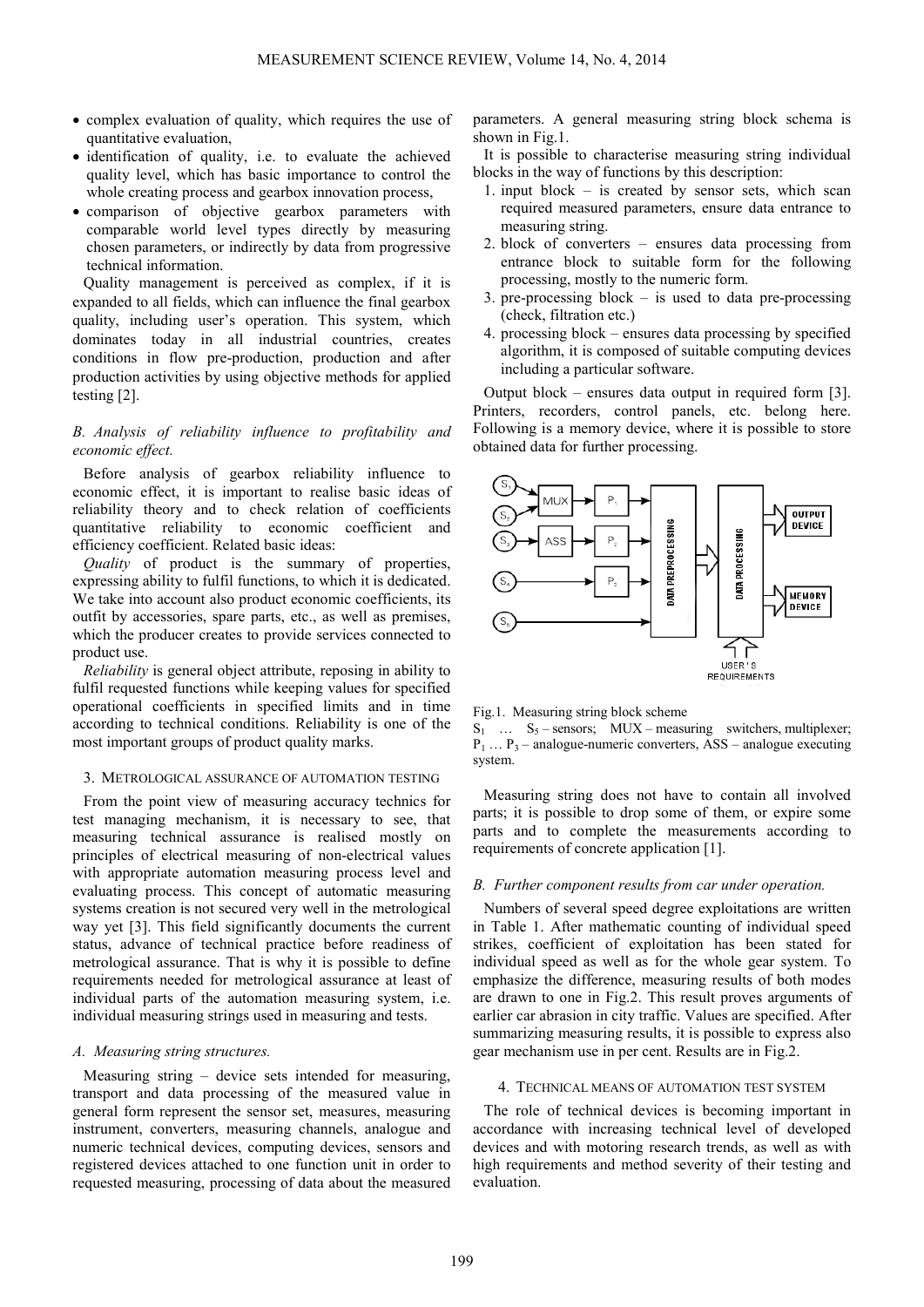| Geared<br>speed<br>degree | Number of<br>gear<br>n | use<br>[%] | coefficient<br>$\%$ |
|---------------------------|------------------------|------------|---------------------|
|                           | 97555                  | 20.4       | 8.49                |
| 2                         | 114100                 | 23.8       | 12.44               |
| 3                         | 154050                 | 32.1       | 26.06               |
|                           | 91300                  | 19.1       | 36.70               |
|                           | 18805                  | 3.9        | 15.80               |
| R                         | 3350                   | 0.7        | 0.47                |
| <b>TOTAL</b>              | 479160                 | 100.0      | 100.00              |

Table 1. Control mechanism and speed degrees of 5 speed degrees gearbox use.

Technical assurance of car components measuring, i.e. difficult devices must fulfil these limits and conditions:

- tests of technical severity on a moving car without enough space to install measuring and testing equipment to the car require the application of measure signal remote transmission on analogue or discrete signal level, analysis provides following data perfect overview and is used as a base for the team of development designers.
- it is necessary to measure mechanical values by transformation of physical parameters to electrical signal, i.e. with the measuring method of no electrical values by electrical way. It is necessary to correct signal from sensor and store it so that it is available for direct processing, or for analysis,
- test system must be able to function automatically, i.e. automatic scanning of measured values, their processing, storing and editing in suitable form for further use,
- in test realisation, there must be connectivity between gear mechanism movement and measuring system control, that means test system must be automatic and connected to test cycle managing via control inputs of gear mechanism.



Fig.2. Control mechanism total use.

## *A. Configuration of automatic test system devices and their connection.*

As a result of present possibilities and the most necessary needs, configuration for ATS, which is drawn in Fig.3., was proposed. Individual measuring equipment and control devices are connected to the control system by system bus, which fulfils requirements for adaptability of device configuration for individual measuring and testing tasks and for eventual configuration expansion [6].



Fig.3. Block schema devices ASS.

#### *B. Automatic test system project.*

It is possible to create concrete project solution of automated test system accepting results obtained by now, according to Fig.4.

As it comes out from gear mechanism test conditions, flyer system, evolve controller and starting clutch connection is not needed.

These parameters are necessary to take into account in speed degree gear (related to handle gear arm). This is test in laboratory conditions:

- 1) control power of default  $F_p = 50$  N
- 2) control power of gear  $F_r$  = 70 N
- 3) path length by default  $_{lp}$  = 30 mm
- 4) path length by operation  $l_R$  = 55 mm
- 5) time of default  $s_P = 1$  sec operate of gear  $s_R = 1$  sec



Fig.4. Insertion ASS schema.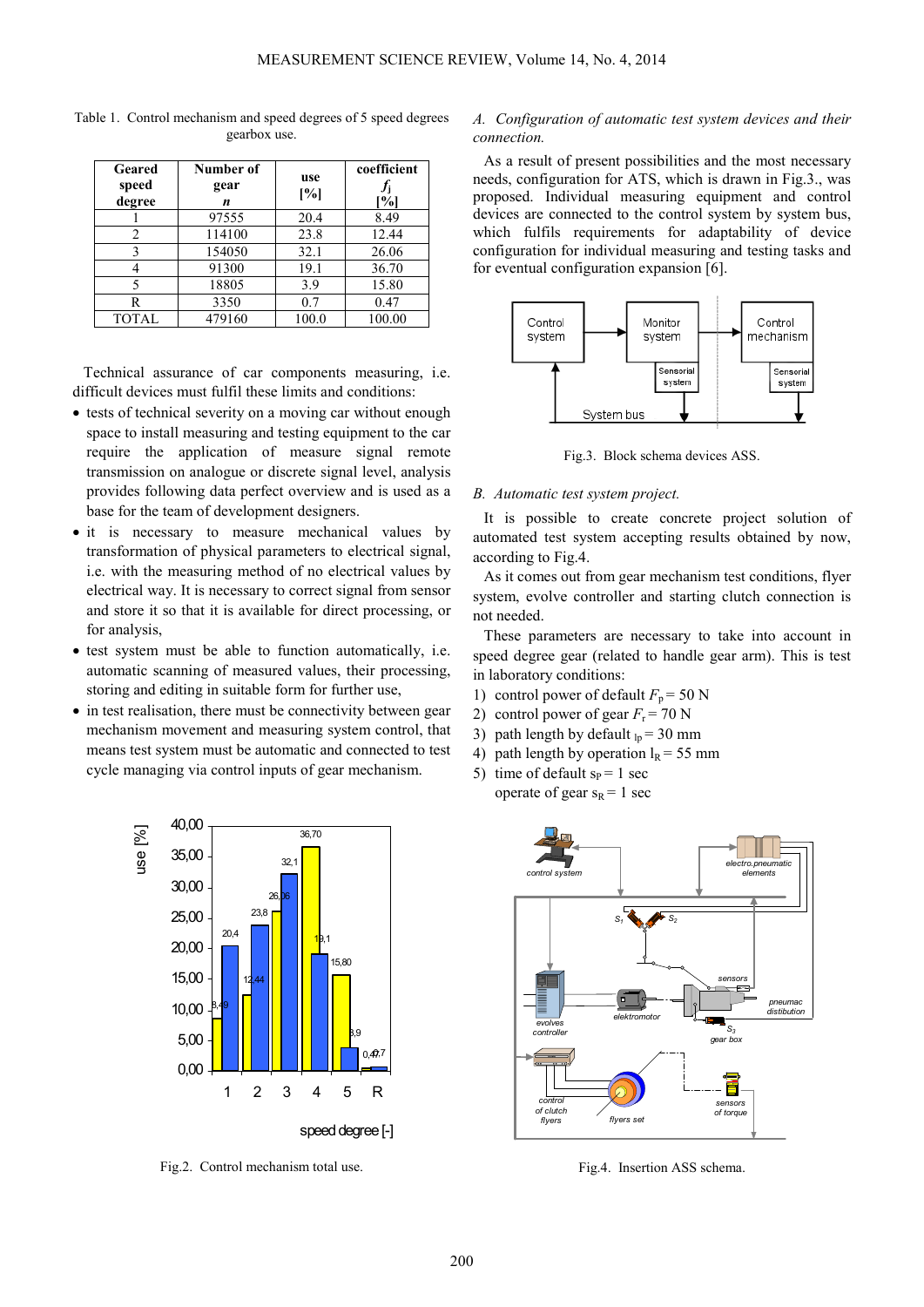Pneumatic rollers  $S_1$  and  $S_2$  do the speed gearing process. Double acting pneumatic roller *S*1 assures pre-selection of speed degrees directly at gear arm and double acting pneumatic roller  $S_2$  assures speed degrees gearing.

## *C. Motive system acts description.*

Algorithm of charging whole gear control mechanism is specified by pneumatic roller synchronisation. One trial cycle is given in Table 2. The results of speed degrees gear process – Fig.5. This material is base for control system programming.

Gear mechanism trial process depends on its used level. The base of test is to repeat the speed degree gear process. From speed degree 1 to speed degree 5 and the other way around from speed degree 5 to speed degree 1. Concrete algorithm of test pass includes methodology part.

| <b>Number</b><br>of step | <b>Description</b>                             | Roller<br>$\mathbf{S}_1$ | Roller<br>$S_{2}$ |
|--------------------------|------------------------------------------------|--------------------------|-------------------|
|                          | <b>ACCELERATION MODE</b>                       |                          |                   |
| 1.                       | Roller 1. default 1. speed degree              |                          |                   |
| 2.                       | Roller 2. gear 1. speed degree                 |                          |                   |
| 3.                       | Roller 2. moves gearbox to neutral<br>position |                          |                   |
| 4.                       | Roller 2. gear 2 speed                         |                          |                   |
| 5.                       | Roller 2. moves gearbox to neutral<br>position |                          |                   |
| 6.                       | Roller 1. moves gearbox to neutral<br>position |                          |                   |
| 7.                       | Roller 2. gear 3 speed degree                  |                          |                   |
| 8.                       | Roller 2. moves gearbox to neutral<br>position |                          |                   |
| 9.                       | Roller 2. gear 4 speed degree                  |                          |                   |
| 10.                      | Roller 2. moves gearbox to neutral<br>position |                          |                   |
| 11.                      | Roller 1. defaults 5 speed                     |                          |                   |
| 12.                      | Roller 2. gear 5 speed degree                  |                          |                   |

Table 2. Pneumatic roller synchronization.

| <b>Number</b><br>of step | <b>Description</b>                             | Roller<br>$\mathbf{S}_{1}$ | Roller<br>S, |
|--------------------------|------------------------------------------------|----------------------------|--------------|
|                          | <b>DECELERATION MODE</b>                       |                            |              |
| 13.                      | Roller 2. moves gearbox to neutral<br>position |                            |              |
| 14.                      | Roller 1. moves gearbox to neutral<br>position |                            |              |
| 15.                      | Roller 2. gear 4 speed degree                  |                            |              |
| 16.                      | Roller 2. moves gearbox to neutral<br>position |                            |              |
| 17.                      | Roller 2. gear 3 speed degree                  |                            |              |
| 18.                      | Roller 2. moves gearbox to neutral<br>position |                            |              |
| 19.                      | Roller 1. default 2 speed degree               |                            |              |
| 20.                      | Roller 2. gear 2 speed degree                  |                            |              |
| 21.                      | Roller 2. moves gearbox to neutral<br>position |                            |              |
| 22.                      | Roller 2. gear 1 speed degree                  |                            |              |
| 23.                      | Roller 2. moves gearbox to neutral<br>position |                            |              |
| 24.                      | Roller 1. moves gearbox to neutral<br>position |                            |              |



Fig.5. Insertion ASS schema.

#### 5. RESULTS

#### *RELIABILITY TRIALS METHOD PROPOSAL*

Automated reliability verifying and gear mechanism life cycle is the test goal.

It is necessary to change dimensions, eventually construction nodes of least reliable elements before the test. Test methodology is deduced from the way of speed degree gearing during car running. Speed degrees gearing flow was introduced in the previous part. The flow repeats always the same way with aspect to chosen speed degree.

It is necessary to assure handle control power, path length of default and path length of speed degree gear. Gear mechanism lines effort by power intensity, which is prescript in tolerances during car running and followed construction nodes, to ensure fulfilment of these conditions.

Whole system is specified to follow up gear mechanism in aspect of car reliability during car running. From Table 1. it is deduced that in aspect of number speed degree gears the most used is speed degree 3 (32.1 %), and (26.06 %) in short path. Speed degree 4 is geared in small number (19.1 %), but it is geared on longer path (36.70 %). It is not possible to follow this reality in one aspect, because:

a) if we want to follow results in aspect of number of gears, than it is in gear mechanism field

b) if we want to see and follow the parameters change in aspect of gear length, than problem elements are gear-wheel, winches and their installing in gearbox.

The test method for control mechanism use in aspect of number of individual speed gears is proposed based on commerce car test measuring results. Deducing from Table 1., Fig.2. shows the ratio of gear mechanism use. This ratio must be kept during test and gear mechanism test in number, what is used and recorded in tables. Proposed ratio method seems to be the most suitable.

#### *A. Ratio method.*

*Ratio method* comes from distribution of percentage ratio elements use of gear mechanism during speed degrees gearing. Values of use from Table 1. are the base of distribution. Maximum level is reached when each component of gear mechanism is running by distribution in Table 1. during follow-up. Mathematic interpretation of number of gears  $z<sub>u</sub>$  in one level and trial process is:

$$
z_{u} = -\frac{1}{u} \left[ \sum_{i=1}^{n} n_{1i} + \sum_{i=1}^{n} n_{2i} + \sum_{i=1}^{n} n_{3i} + \sum_{i=1}^{n} n_{4i} + \sum_{i=1}^{n} n_{5i} \right]
$$
(1)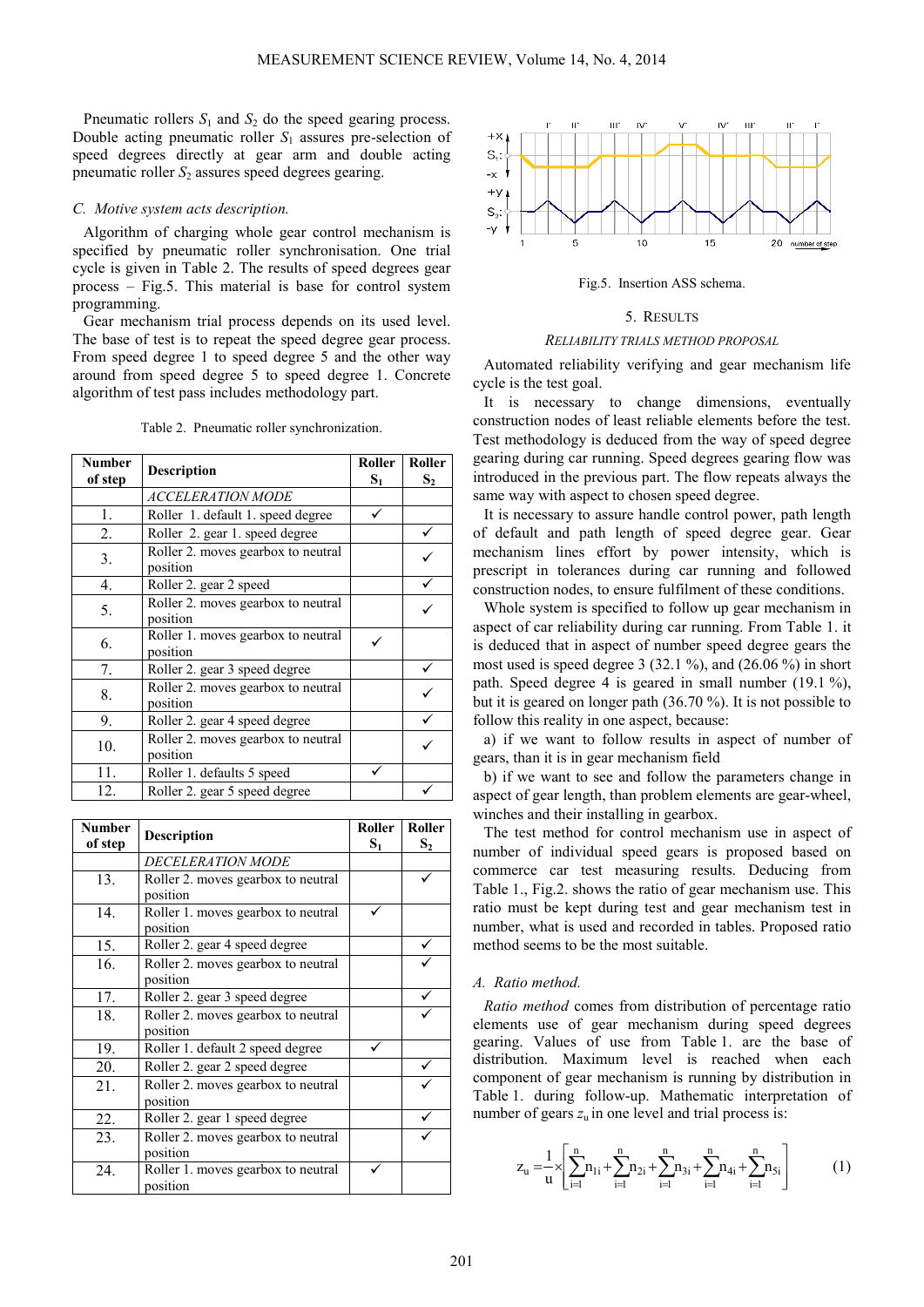Where:

 $n_1 - n_5 ...$  number of gear in u-level

*u* … dividing level of max. number of gear

 $z_{1i} - z_{5i}$  ... number of gear of individual speed degrees

*n* … maximum number of speed degrees gear of related speed

Example: if we want to follow-up gear mechanism element reliability in speed degree 5, then number of individual speed degree gears will be:

 $n_1$  = 97555 / 5 = 19511 times  $n_2$ =114100 / 5 = 22820 time  $n_3 = 154050 / 5 = 30810$  time

 $n_4$  = 91300 / 5 = 18260 time

 $n_5$  = 18805 / 5 = 3761 times

Ratio method data are in Fig.6.

Use of coefficient estimate exactness or gear mechanism element reliability is higher, when the dividing level is higher. It is important to know that the same number of gears ratio in every level is kept in the ratio method.

We can see in Fig.6., that there is an area at the bottom, which is showing ratio number of gears of speed degrees of one level. Level 5 has 5 times smaller number of gears in the same ratio as the basic level. It is possible to fill this area by trial in 2 ways:

1. vertical classification,

2. horizontal classification.

## *B. Vertical classification.*

The level of test according to vertical classification is divided in sequence according to speed percentage use. It means that control program gives command to gear speed degree 5 and then 4, 1, 2, and 3 as the last one. It is because all gear mechanism elements would be a follow-up from the speed degree which use is the smallest.

We have the biggest chance to verify the largest number of gear mechanism elements. We can see logical flow of gear mechanism test in the graph.



Fig.6. Testing according to ratio method by 5 levels.

Mathematic total number of gears  $z_{uv}$  in vertical classification is expressed by relation:

$$
z_{uV} = u \times \left[ \sum_{j=1}^{n_5} z_{5j} + \sum_{j=1}^{n_4} z_{4j} + \sum_{j=1}^{n_1} z_{1j} + \sum_{j=1}^{n_2} z_{2j} + \sum_{j=1}^{n_3} z_{3j} \right]
$$
(2)

Where:

 $n_1 - n_5 ...$  number of gear in *u*-level

*u* … dividing level of max. number of gear

 $z_{1i} - z_{5i}$  ... number of gear of individual speed degrees

Vertical classification is risky, because rest parts of gear mechanism will stay untested, for example, by testing speed degree 4 by failure.

This is a negative trial solution l according to horizontal classification.



Fig.7. Level of test according to vertical classification.

#### *C. Horizontal classification.*

The test of gear mechanism elements by horizontal classification is steady according to Fig.8. All speed degrees gearing are in phase one.



Fig.8. Level of test according to horizontal classification.